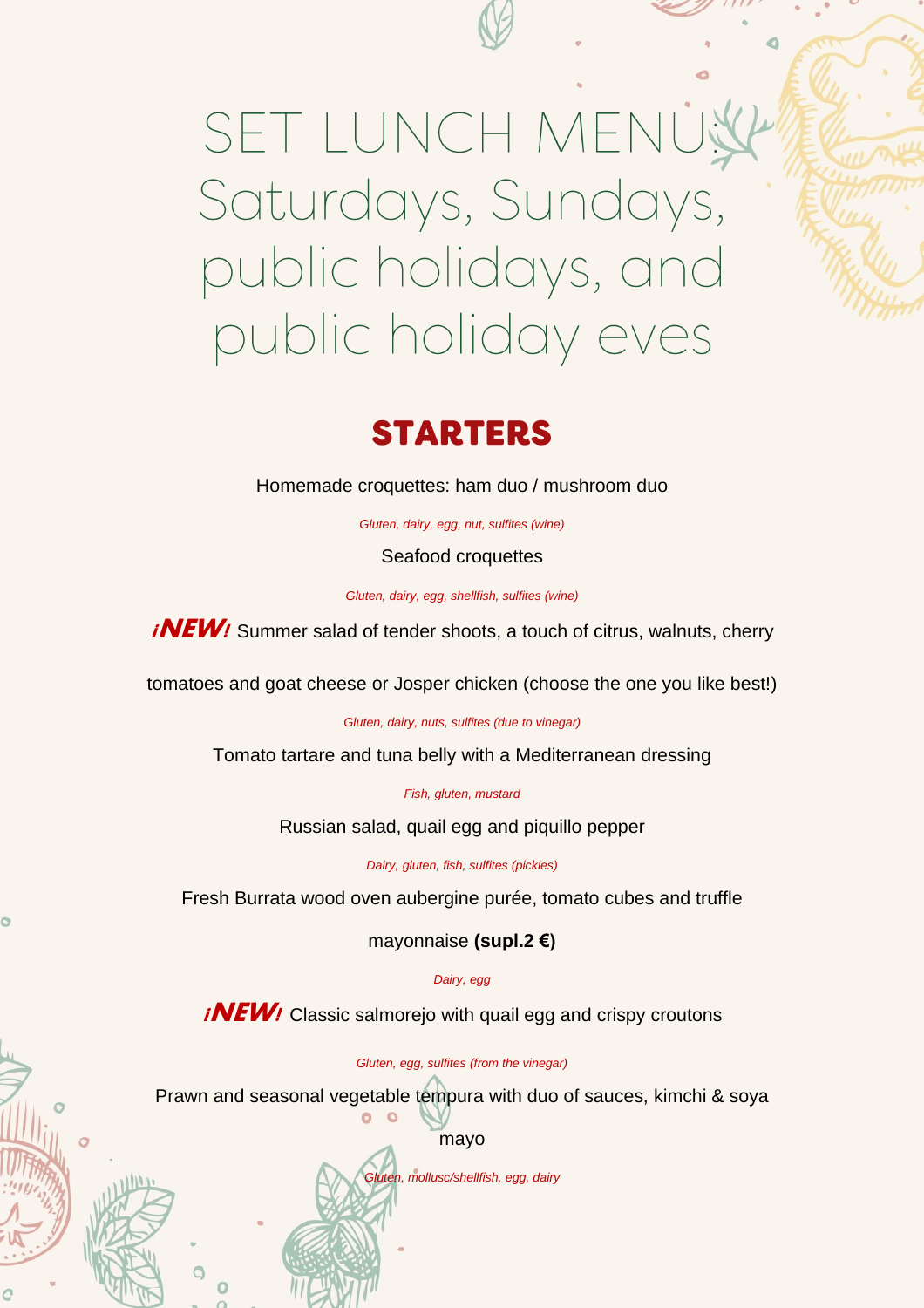Potato 'Spiral' with Iberian ham and free-range fried egg

#### *Gluten, egg*

Peking duck bao with soy mayo

*Gluten, dairy, soya bean, mustard*

**iNEW!** Pulled chicken tacos with pickled onion served with our special spicy

## sauce (2)

*Gluten, fish, nut*

Trio of mini baos with calamari and garlic mayo

*Gluten, fish, egg, nut*

Salmon, apple, and red onion ceviche seasoned with citrus tiger milk

*Fish*

**¡NEW!** Seafood Salpicon

*Gluten, fish, crustaceans*

Red tuna tartar bao with hoisin sauce and quail egg

*Gluten, soya bean, fish, nut, sesame*

*iNEW!* Red tuna tartare marinated in hoisin sauce on panko-battered

avocado and quail egg

*Gluten, fish, egg, soy, sulfites*

# **MAIN COURSES**

Thin-crust Pizza Carbonara: bacon, Parmesan shavings, egg yolk, nuts

*Gluten, egg, dairy, nut*

Thin-crust Pizza Iberian ham: tomato, Iberian ham shavings, Parmesan, and

blue cheese cream

*Gluten, dairy*

*iNEW!* "Tonyin". Slow-fermented sourdough pizza, extra-thin, natural tuna,

Josper roasted peppers, red onion, black olives and basil leaves

*Gluten, dairy, fish*

 $III.$ 

 $\circ$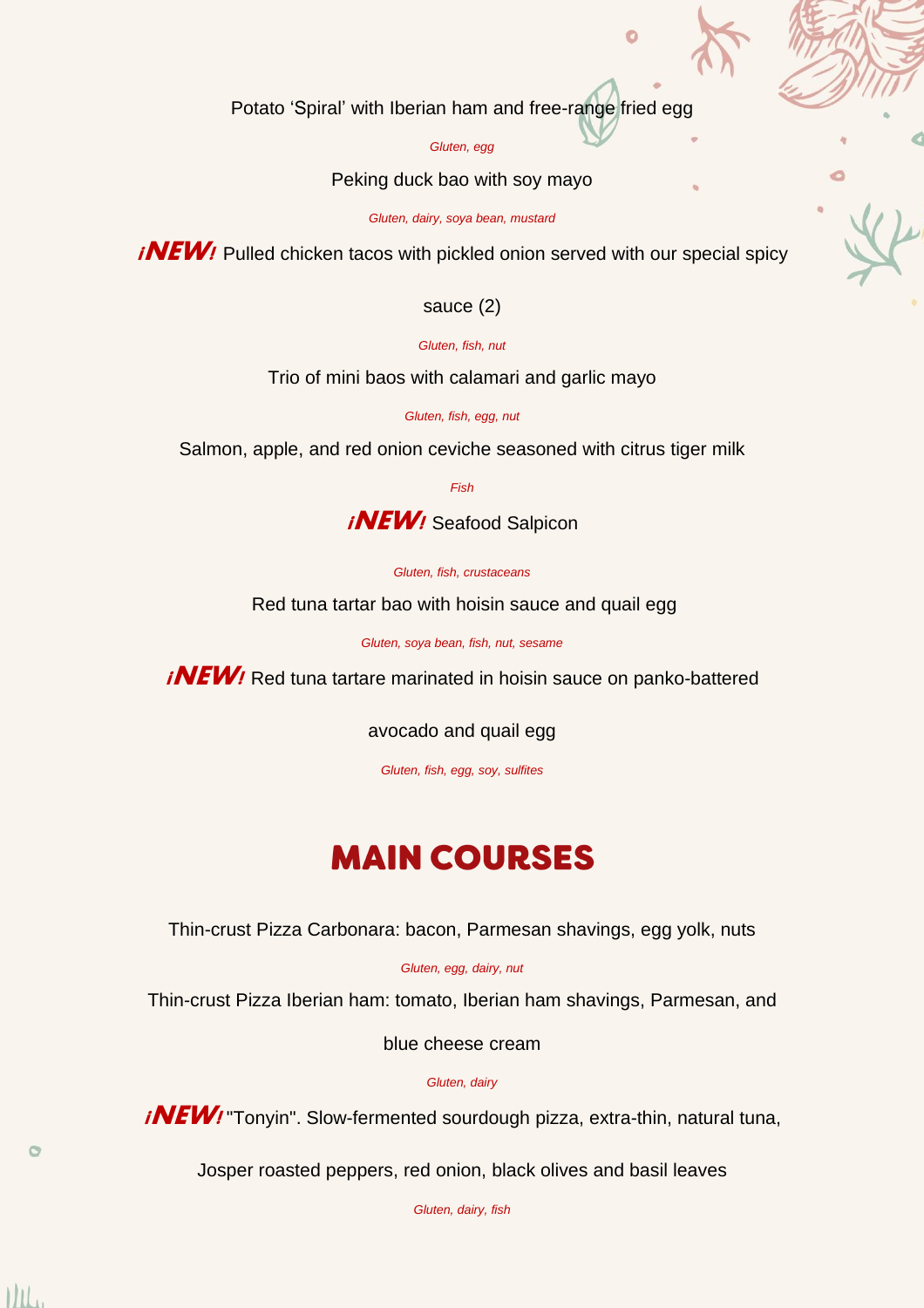Pizza Napolitana: slow-cooked pork cheek, bechamel, black truffle cream,

### purple onion **(supl. 2,60€)**

#### *Gluten, dairy, nut, sulfites (wine)*

Salmon and seasonal vegetables cannelloni and pink bechamel, served with

#### garlic bread

*Gluten, dairy, fish, sulfites (wine)*

Our homemade Bolognese with spanish pepperoni, quail egg and Rigatoni

pasta

*Gluten, egg, dairy, sulfites (wine)*

Josper 'Arròs del Senyoret': our house-special fish rice

## **(min. 2 persons, supl. 4 euro p/p)**

*Soya bean, fish, seafood, shellfish*

Tikka Masala-style wok noodles with prawns and vegetables

*Egg, dairy, gluten, fish, soya bean, shellfish*

Josper Tuna Tataki with edamame beans and our special dressing

*Soya bean, nut, egg*

Josper Salmon with vegetables

*Fish, nut, egg*

Josper Grilled Vegetables

*Gluten*

Josper Pork fillet in a red Thai sauce

*Gluten*

Hamburger (homemade), free-range fried egg, Cheddar cheese and crispy

bacon.

*Gluten, dairy, egg*

Grilled beef churrasco with Argentinian sauce and potatoes **(supl. 3,50€)**

*Gluten*

Josper beef tenderloin steak **(supl. 6,50€)**

*Gluten, dairy*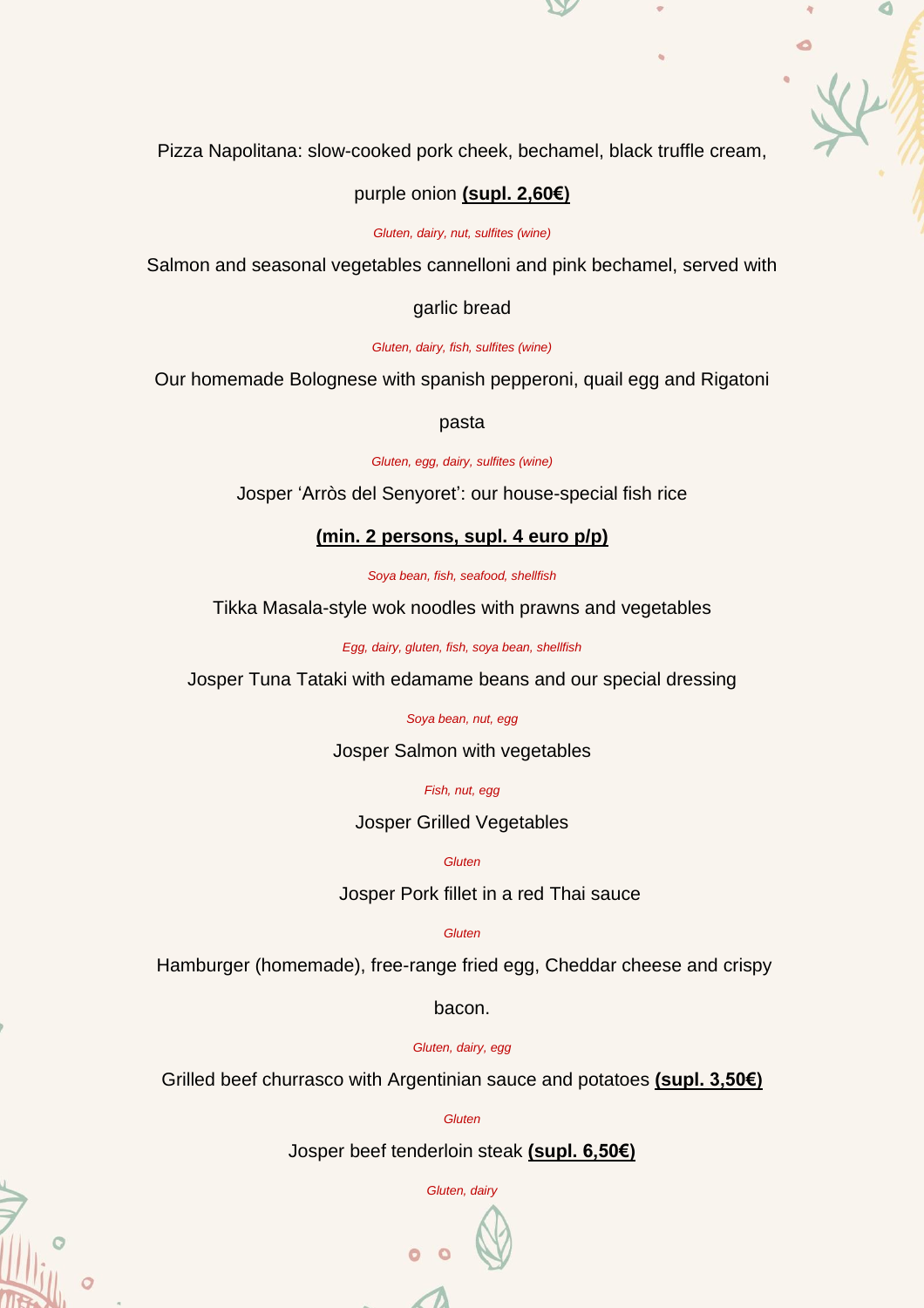Beef steak tartare. Prepared at the table. **(supl. 8€)**

*Gluten, mustard, fish, egg*

Galician beef ribeye steak. Matured for 30 days **(for 2 persons with an**

## **additional supplement of 15€/kg per person)**

*Gluten*

# **DESSERTS**

Homemade Torrija

*Gluten, dairy, egg*

Profiteroles with chocolate sauce and vanilla ice cream

*Gluten, dairy, egg, soya bean, nut*

Brownie, melted chocolate and a scoop of ice cream

*Gluten, dairy, egg, soya bean, nut*

Homemade tiramisú

*Gluten, dairy, egg, nut*

Lemon sorbet with a dab of strawberry

*Gluten, dairy*

Assortment of ice-creams (to choose)

*Nut, soya bean, dairy, gluten, egg*

Fruit of the day: pineapple

Includes starter, main course and dessert

# 18,50€